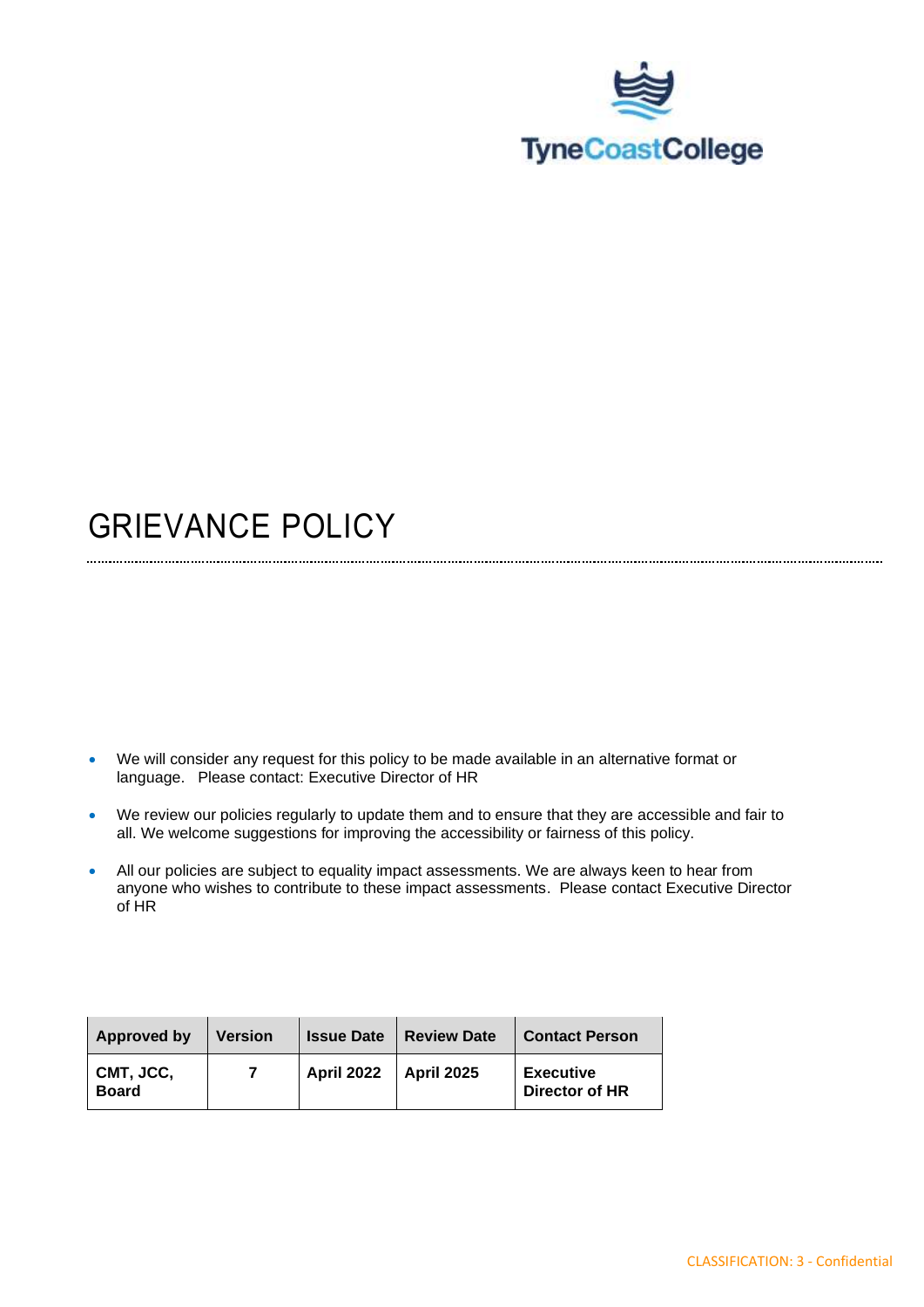#### **CONTENTS**

| Section |                                      | Page    |
|---------|--------------------------------------|---------|
| 1       | <b>Policy Statement</b>              | $2 - 3$ |
| 2       | Who is covered by this policy?       | 4       |
| 3       | Using this policy                    |         |
| 4       | <b>Raising Grievances Informally</b> |         |
| 5       | <b>Formal written Grievances</b>     |         |
| 6       | Investigation                        |         |
| 7       | Right to be accompanied              |         |
| 8       | Grievance meetings                   |         |
| 9       | Appeals                              |         |
| 10      | <b>Policy Review</b>                 |         |
|         |                                      |         |

#### Appendices

- A Category of staff undertaking hearings
- B Guidance for conducting grievance meetings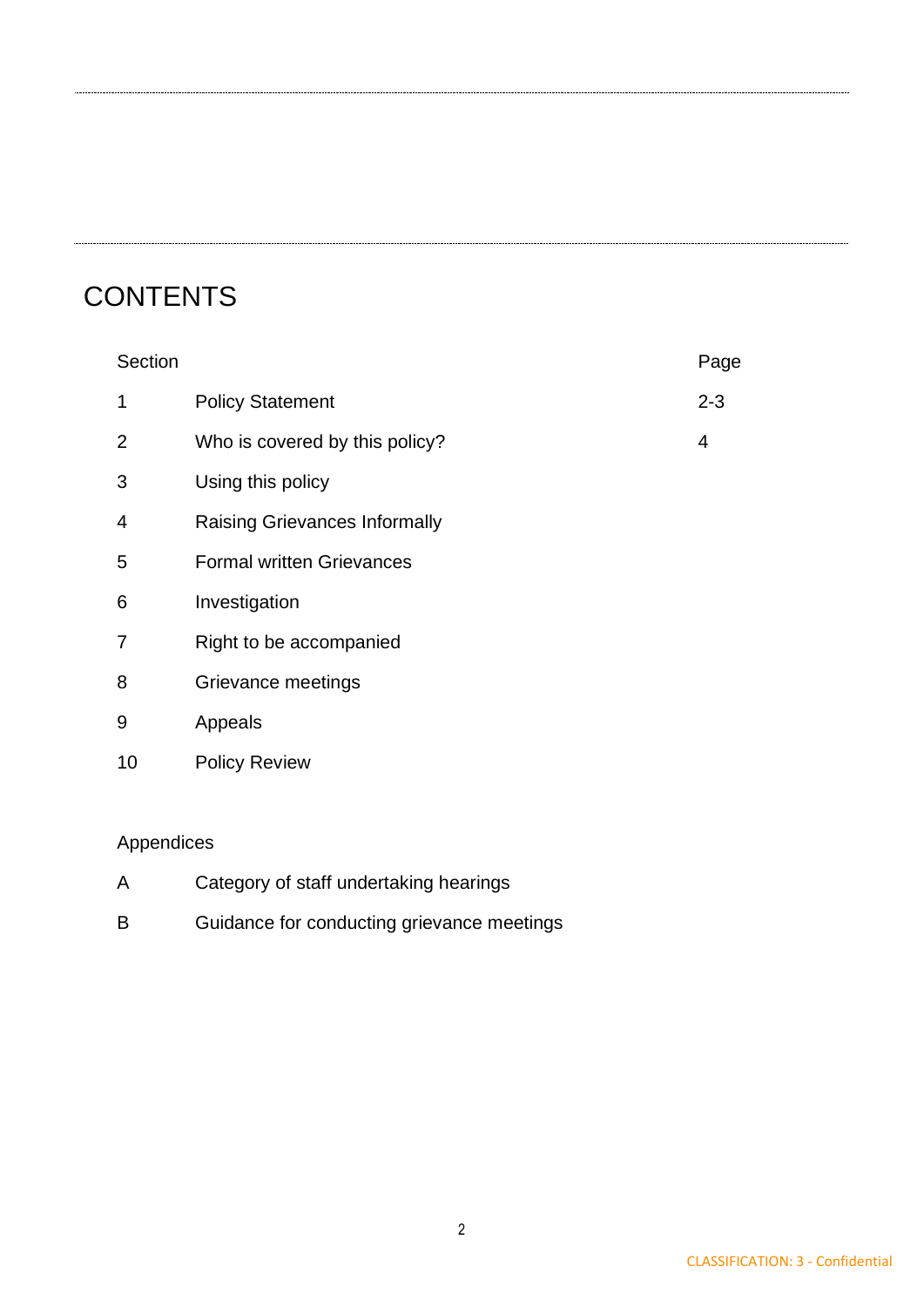# 1. POLICY STATEMENT

1.1 It is our policy to ensure that all employees have access to a procedure to help deal with any complaints or concerns they may have relating to their employment fairly and without unreasonable delay. We aim to investigate any formal grievance you raise, hold a meeting to discuss it with you, allow you the right to be accompanied at all grievance meetings by a workplace colleague or Trade Union Representative, inform you in writing of the outcome, and give you a right of appeal if you are not satisfied.

This policy aims to:

- encourage employees to feel confident in promptly raising concerns,
- provide guidance for employees to raise these concerns internally and receive feedback on actions taken,
- ensure that all concerns are taken seriously,
- reassure employees that they will be protected from victimisation, subsequent discrimination or disadvantage for raising grievances,
- recognise that employees can take matters further if they are dissatisfied with the initial response.

In accordance with the ACAS Code of Practice on grievance procedures we define grievances as "concerns, problems or complaints that employees raise". They may, although not exclusively relate to:

- terms and conditions of employment;
- health and safety;
- work relations:
- bullying and harassment;
- new working practices;
- working environment;
- opportunities for career development
- organisational change; and
- discrimination.

This Policy has been implemented following consultation with the Colleges recognised Trade Union Representatives

This Policy does not form part of any employee's contract of employment. It may be amended at any time and we may depart from it depending on the circumstances of any case.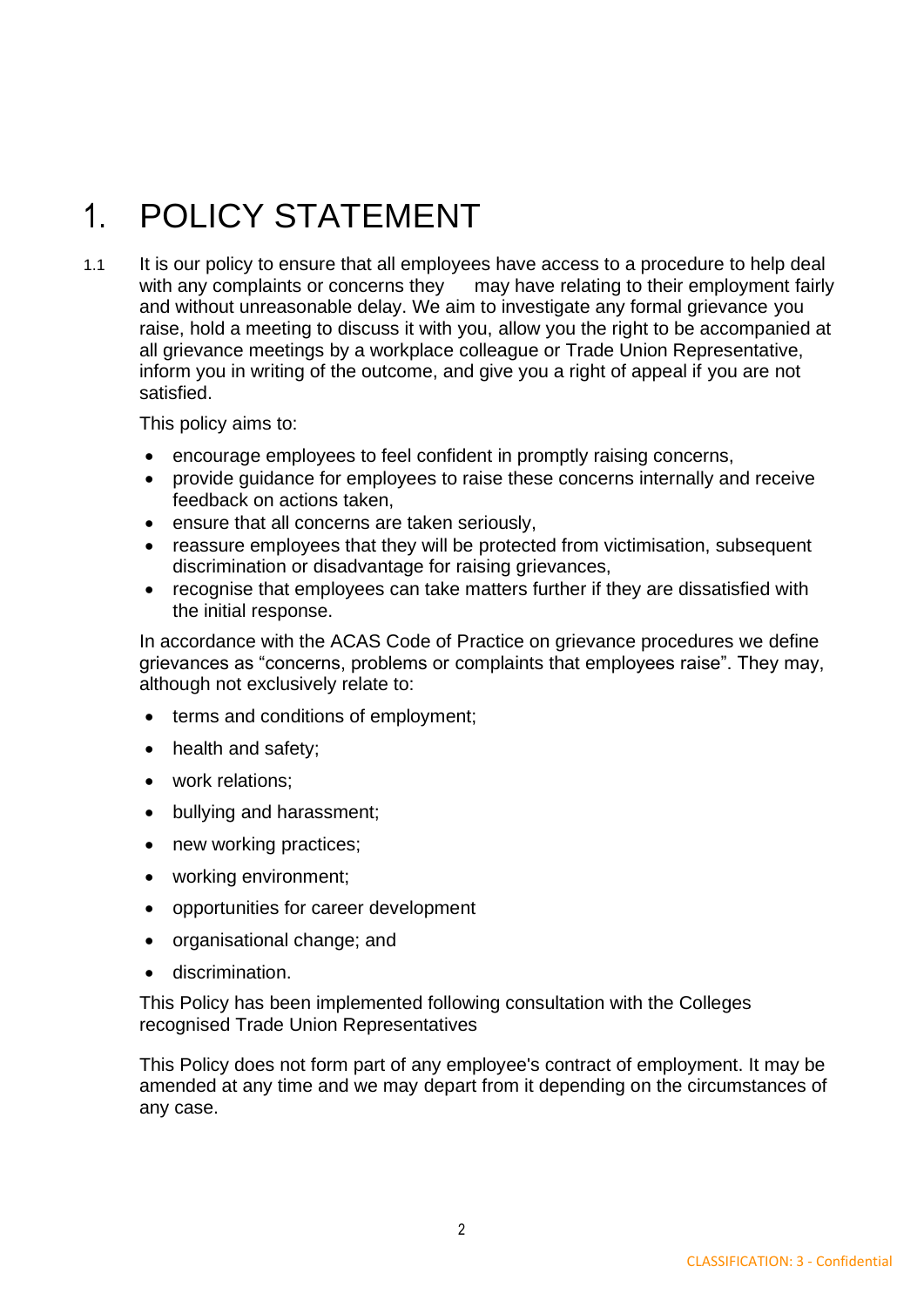#### 1.2 Guiding Principles

We recognise that from time to time individuals may have concerns about their role, working conditions or colleagues. The College is committed to creating a working environment in which individuals can express concerns easily without fear of recrimination.

All grievances will be taken seriously and every effort will be made to find a solution that is acceptable to both the employee and the College.

It is understandable that raising and dealing with a grievance can be daunting for all concerned. Therefore it is the College's aim to handle the process in a sensitive manner, seeking to resolve matters as soon as possible.

Grievances will be made and heard in a calm and objective manner with the outcome being both fair and equitable.

Throughout the grievance procedure everyone will be treated equitably, with dignity and respect regardless of their gender, race, religion or belief, sexuality, age or disability.

#### 1.3 Advice and Support

Advice, support and guidance from Human Resources is always available at all stages of the procedure (informal or formal).

To help ensure the procedure is applied equitably, a representative of Human Resources should be present at grievance hearings.

We provide counselling and support as appropriate for individual employee's needs to ensure the welfare and performance of an employee is dealt with in a supportive and positive manner.

In exceptional circumstances it may be appropriate for the matter to be dealt with by way of mediation, depending on the nature of the grievance. This involves the appointment of a third-party mediator arranged by Human Resources, who will discuss the grievance issue with all those involved and seek to facilitate an outcome. Mediation will only be used if all parties involved in the grievance agree.

Appendix B outlines guidance for Managers undertaking grievance meetings.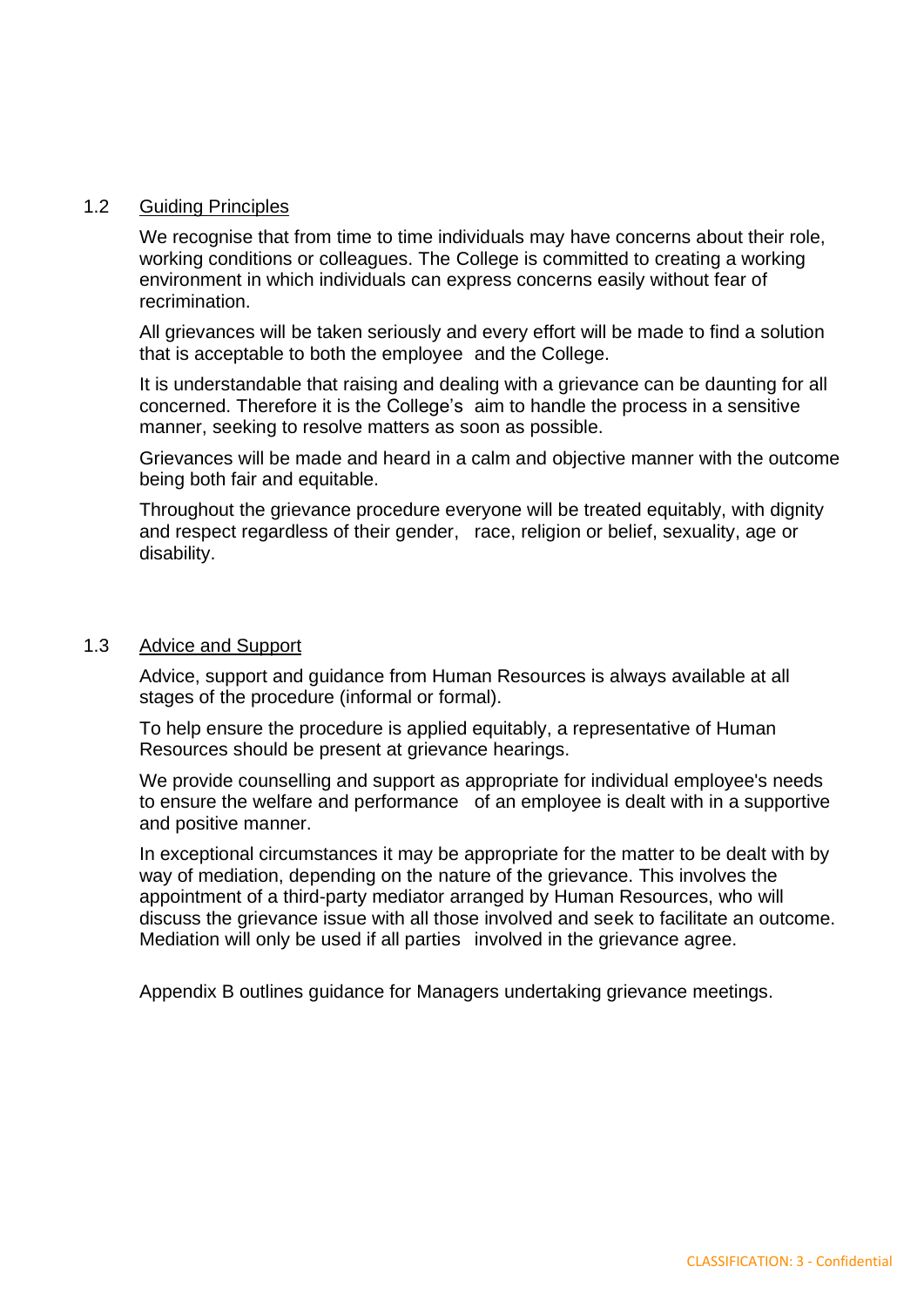## 2. WHO IS COVERED BY THE POLICY?

This Policy applies to all employees regardless of length of service. [It does not apply to agency workers or self-employed contractors.]

### 3. USING THIS POLICY

3.1 This Grievance Policy should not be used to complain about dismissal or disciplinary action. If you are dissatisfied with any disciplinary action, you should submit an appeal under the appropriate procedure. All policies are available on the College intranet.

We have a separate Anti-harassment and Bullying Policy that may be useful if you have been the victim of bullying or harassment or wish to report an incident of bullying or harassment involving other people.

We operate a separate Public Interest Disclosure Policy (Whistleblowing) to enable employees to report illegal activities, wrongdoing or malpractice. However, where you are directly affected by the matter in question, or where you feel you have been victimised for an act of whistleblowing, you may raise the matter under this Grievance Policy.

- 3.2 Disputes about grading of posts do not fall within the Grievance Policy, these are dealt with separately.
- 3.3 On occasions there may be a grievance that covers a number of individuals/groups. Rather than submitting multiple individual grievances this procedure facilitates opportunities for collective grievances. The collective grievance does not affect the existing arrangements for Employee consultation and negotiation, which will continue to operate. Where a collective grievance arises it is important that all individuals aggrieved are identified. The group will nominate a representative to present the grievance on their behalf. If it is perceived advantageous to have more than one representative this should be discussed with the Executive Director of HR. The process to be followed for a collective grievance is in accordance with the stages outlined in this policy.
- 3.4 Written grievances will be placed on your personnel file along with a record of any decisions taken and any notes or other documents compiled during the grievance process. These will be processed in accordance with our Data Protection Policy.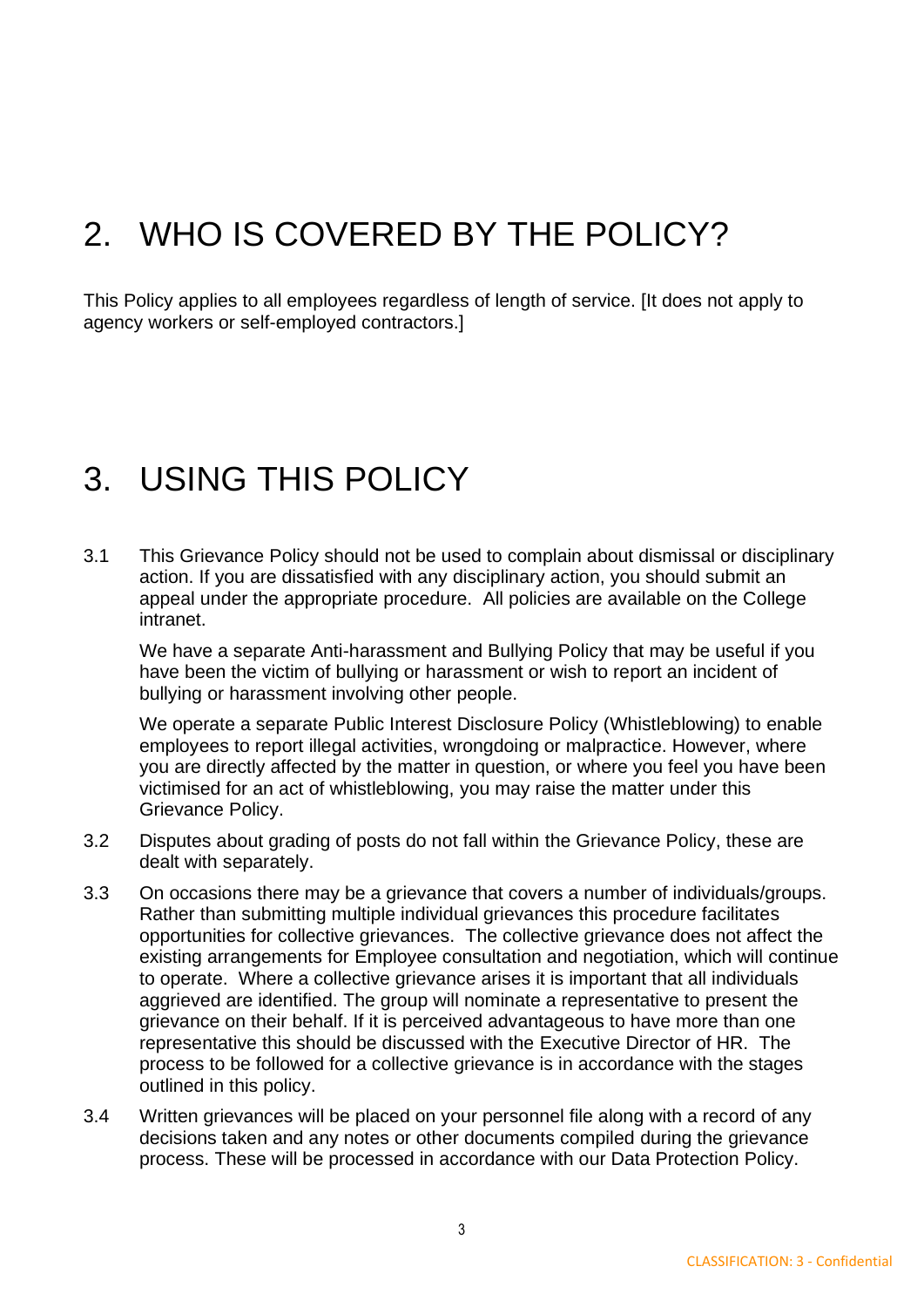# 4. RAISING GRIEVANCES INFORMALLY

Most grievances can be resolved quickly and informally through discussion with your manager. If you feel unable to speak to your manager, for example, because the complaint concerns him or her, then you should speak informally to a more senior manager or the HR team. If this does not resolve the issue, you should follow the formal procedure as outlined in section 5.

# 5. FORMAL WRITTEN GRIEVANCES

If your grievance cannot be resolved informally you should put it in writing and submit it to your manager, indicating that it is a formal grievance. If the grievance concerns your manager, you may submit it to your manager's manager or the HR team instead.

The written grievance should contain a brief description of the nature of your complaint, including any relevant facts, dates, and names of individuals involved. In some situations we may need to ask you to provide further information.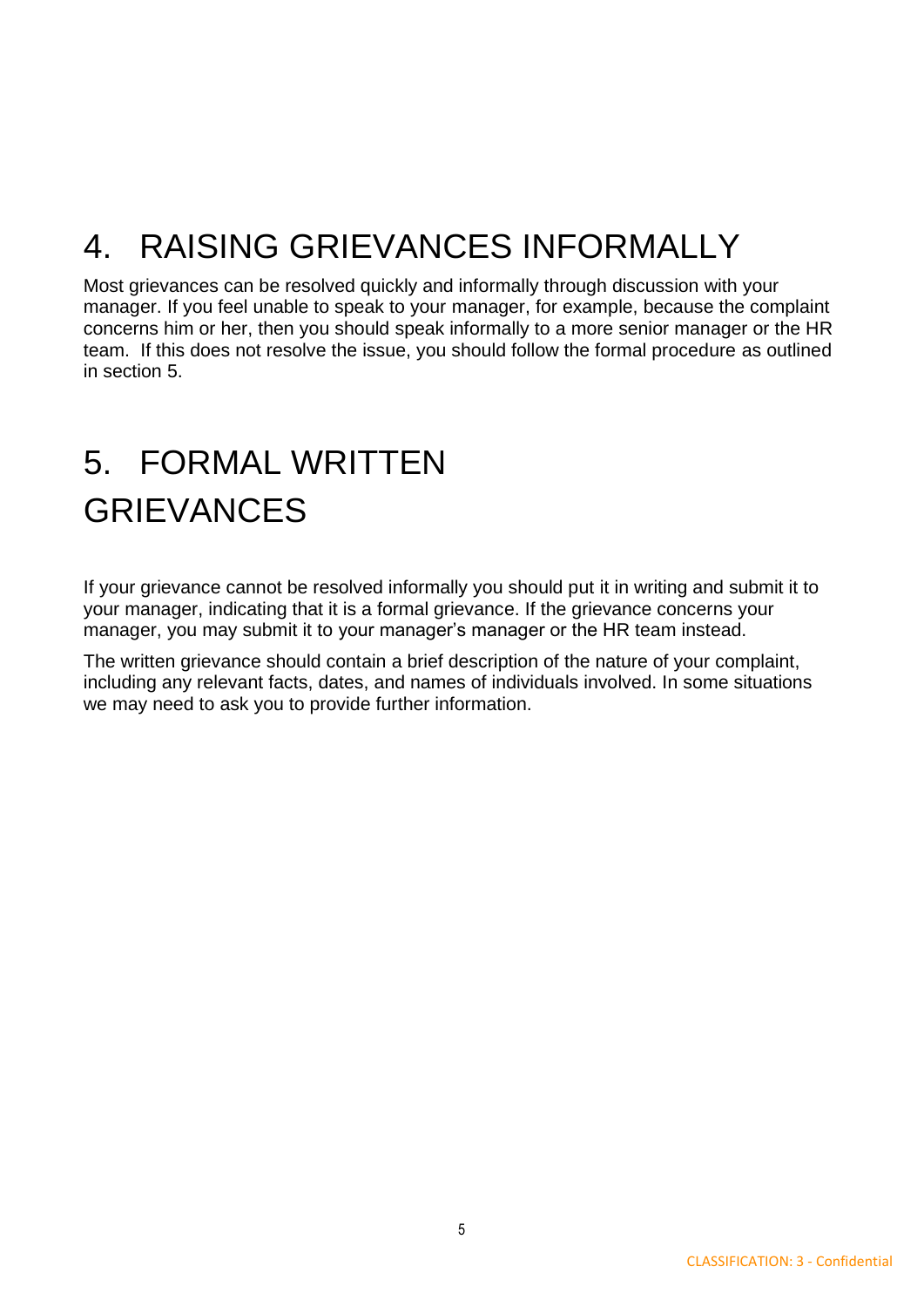## 6. INVESTIGATIONS

6.1 In some cases it may be necessary for us to carry out an investigation into your grievance. The amount of any investigation required will depend on the nature of the allegations and will vary from case to case. It may involve interviewing and taking statements from you and any witnesses, and/or reviewing relevant documents. [The investigation may be carried out by your manager or someone else appointed by a member of the College Management Team).

You must co-operate fully and promptly in any investigation. This may include informing us of the names of any relevant witnesses, disclosing any relevant documents to us and attending interviews, as part of our investigation.

- 6.2 We may initiate an investigation before holding a grievance meeting where we consider this appropriate. In other cases we may hold a grievance meeting before deciding what investigation (if any) to carry out. In those cases we will hold a further grievance meeting with you after our investigation and before we reach a decision.
- 6.3 In exceptional or significantly complex cases, a hearing will be held once the Investigation Officer has completed their investigation to allow each party the opportunity to hear the results of the investigation and make their case. The procedure followed in these cases can be found in the College's Disciplinary Policy. Once the investigation/hearing is concluded both the claimant and the member of staff the grievance is against will be informed of the outcome of the investigation in writing by the appropriate manager within 10 working days of submitting the complaint form. Whilst every effort will be made to adhere to this timescale, there may be circumstances which will mean that the process may take longer. Where this is the case the parties will be informed in writing.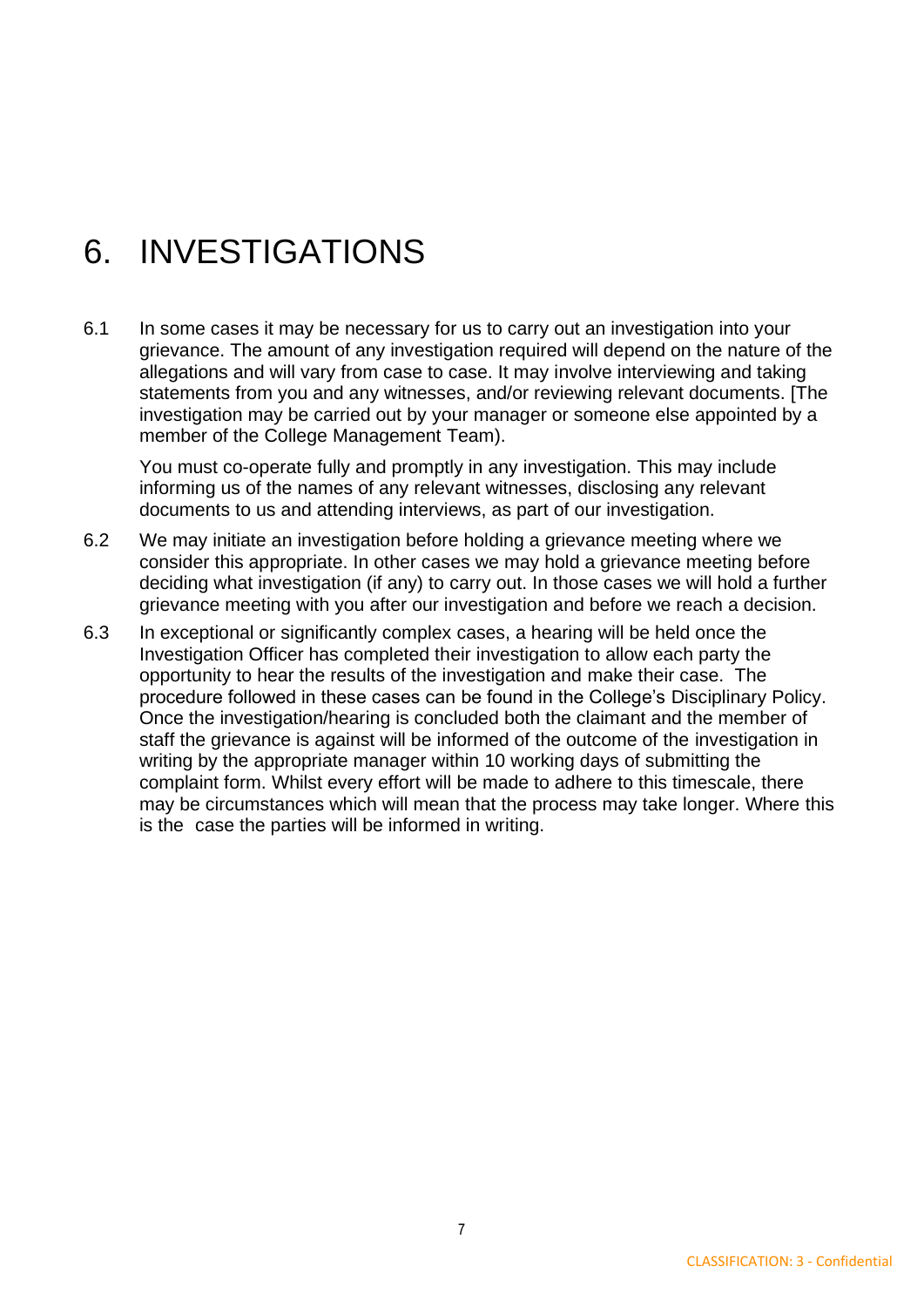# 7. RIGHT TO BE ACCOMPANIED

7.1 You may bring a companion to any grievance meeting or appeal meeting under this Policy. The companion may be either a trade union representative or a colleague. You must tell the person holding the grievance meeting or the HR team who your chosen companion is, in good time before the meeting.

At the meeting, your companion may make representations to the chair and ask questions, but should not answer questions on your behalf. You may talk privately with them at any time during the meeting.

7.2 Acting as a companion is voluntary and your colleagues are under no obligation to do so. If they agree to do so they will be allowed reasonable time off from duties without loss of pay to act as a companion.

If your choice of companion is unreasonable we may ask you to choose someone else, for example:

- if in our opinion your companion may have a conflict of interest or may prejudice the meeting; or
- if your companion works at another site and someone reasonably suitable is available at the site at which you work; or
- if your companion is unavailable at the time a meeting is scheduled and will not be available for more than five working days afterwards.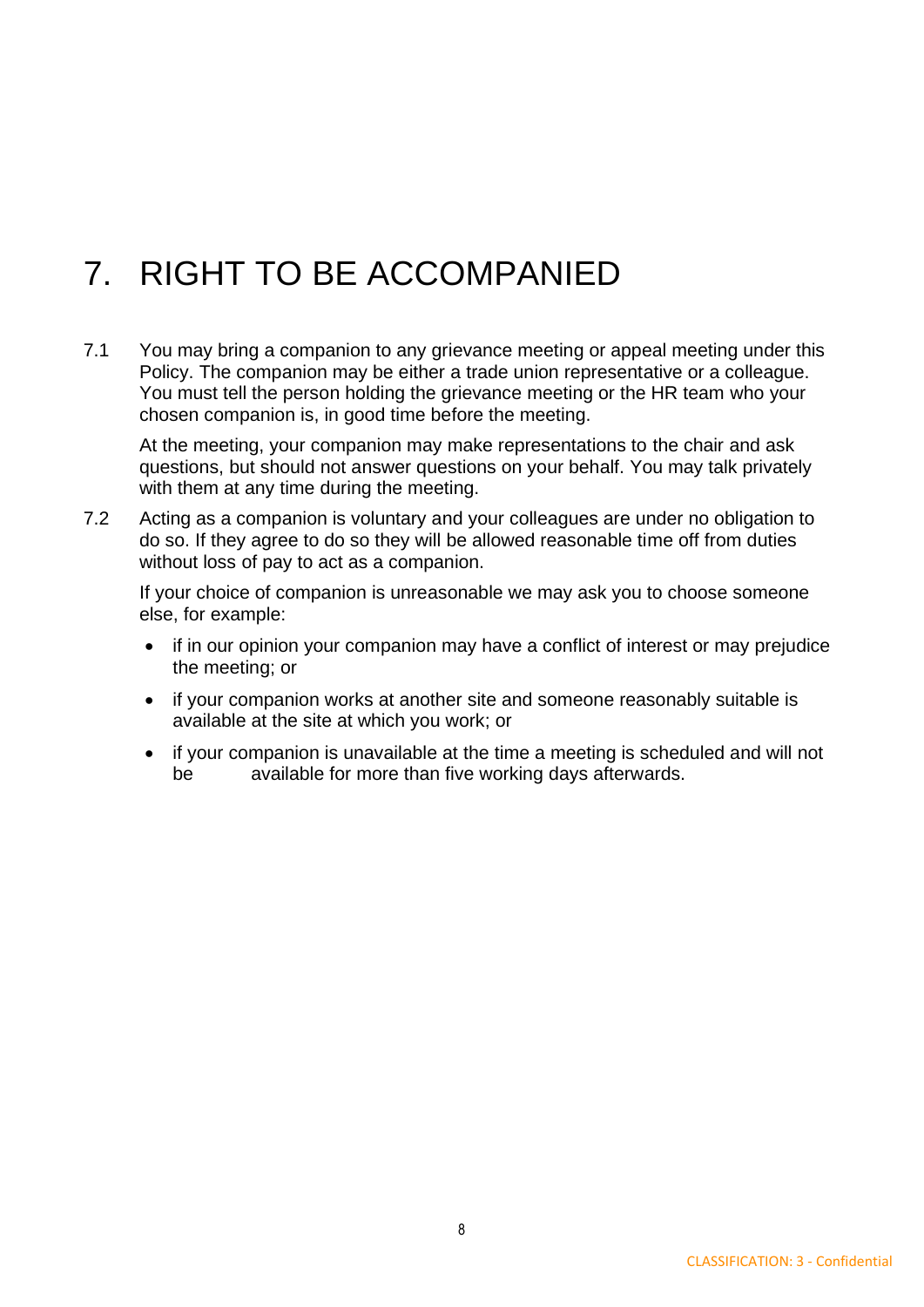## 8. GRIEVANCE MEETINGS

8.1 We will arrange a grievance meeting, normally within 10 working days of receiving your written grievance. In exceptional circumstances it may be necessary to extend these timescales. You will be advised of any such delays in writing.

You and your companion (if any) should make every effort to attend grievance meetings. If you or your companion cannot attend at the time specified, you should inform us immediately and we will try, within reason, to agree an alternative time.

8.2 The purpose of a grievance meeting is to enable you to explain your grievance and how you think it should be resolved, and to assist us to reach a decision based on the available evidence and the representations you have made.

After an initial grievance meeting we may carry out further investigations and hold further grievance meetings as we consider appropriate. Such meetings will be arranged without unreasonable delay.

8.3 We will write to you, usually within ten working days of the final grievance meeting, to inform you of the outcome of your grievance and any further action that we intend to take to resolve the grievance. We will also remind you of your right of appeal.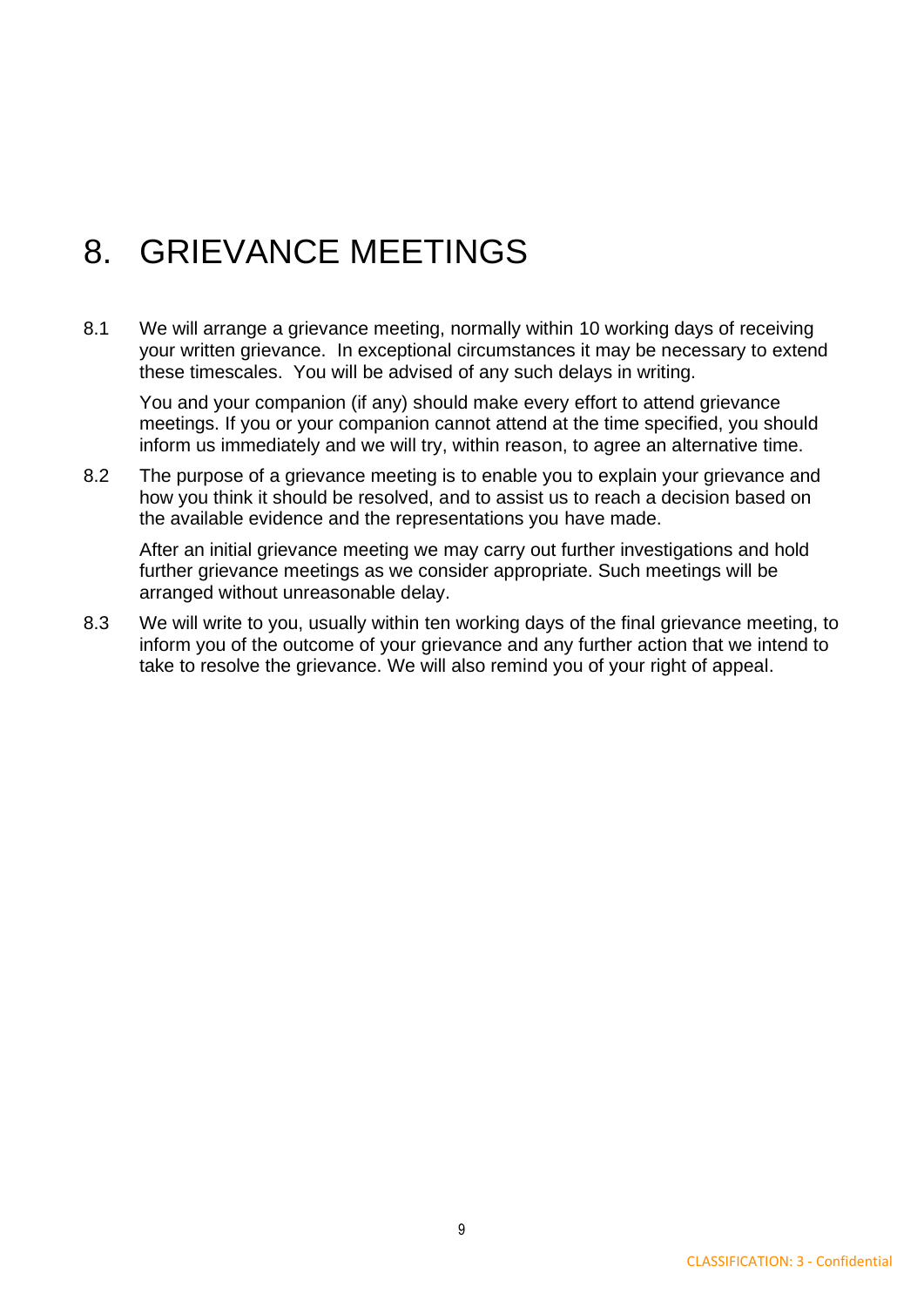## 9. APPEALS

- 9.1 If the grievance has not been resolved to your satisfaction you may appeal in writing to the Executive Director of HR, stating your full grounds of appeal, within ten working days of the date on which the decision was sent or given to you.
- 9.2 We will hold an appeal meeting, normally within ten working days of receiving your written appeal. This will be dealt with impartially by a manager at the next level of authority to the manager hearing the grievance, this will be a manager who has not previously been involved in the case, Appendix A (although they may ask anyone previously involved to be present). You have a right to bring a companion to the meeting as outlined in section right to be accompanied.
- 9.3 We will confirm our final decision in writing, usually within ten working days of the appeal hearing. This is the end of the Policy and there is no further appeal.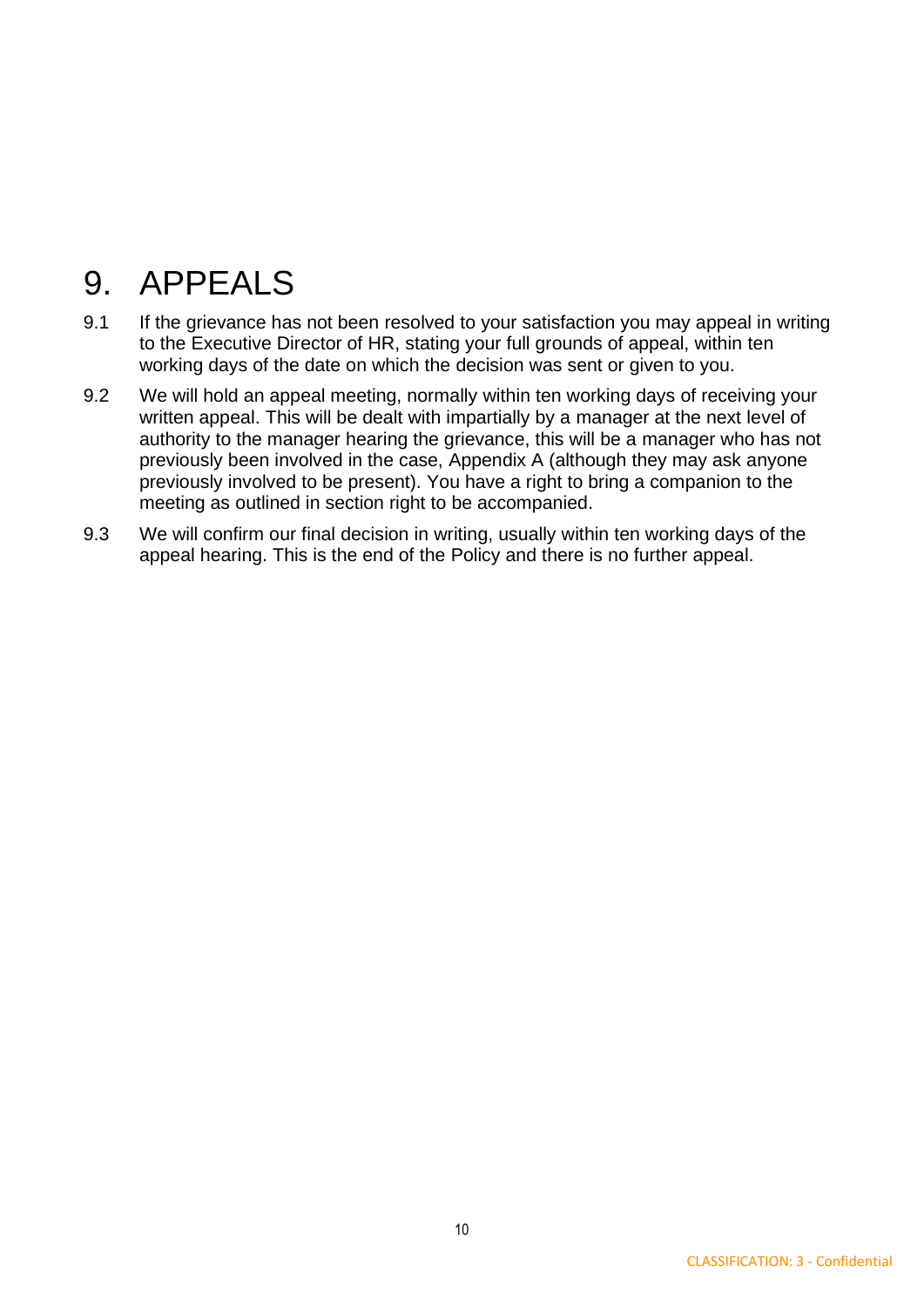## 10. POLICY REVIEW

The effectiveness of this policy will be monitored annually and reviewed every three years in light of experience and best practice. This mechanism recognises that changes as a result of experience and/or to employment legislation may prompt a review of the policy before the end of the three year period.

On considering the effectiveness of this policy, consultation will be undertaken with the Trade Unions, Employees and Managers to assist in the policy review and monitoring of this policy.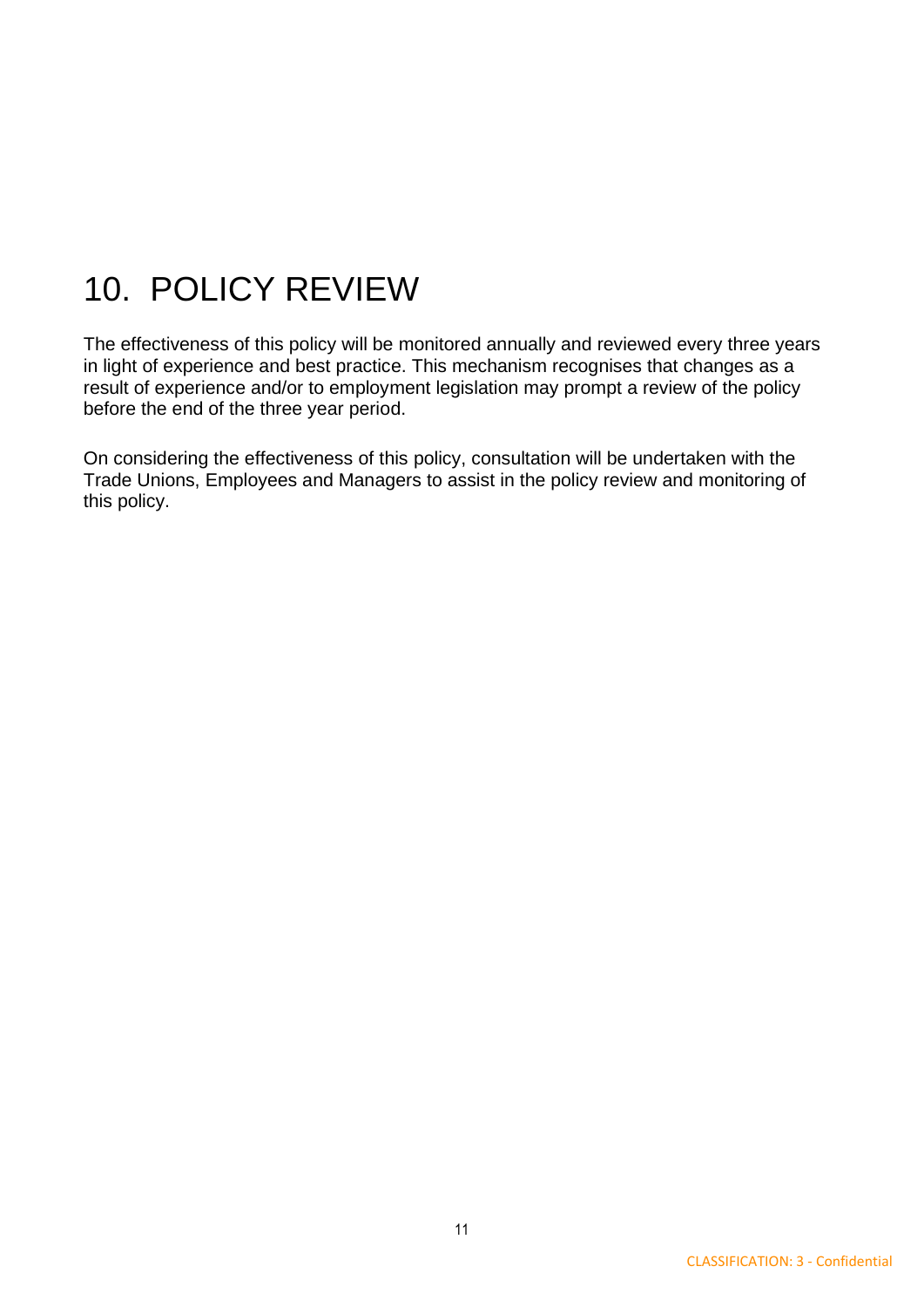# Appendix A

| Category of Staff          | Grievance Hearing                            | Appeal                                                 |
|----------------------------|----------------------------------------------|--------------------------------------------------------|
| Director/Principal         | <b>Chief Operating Officer</b>               | <b>Chief Executive</b>                                 |
| <b>Assistant Principal</b> | Principal                                    | <b>Chief Executive</b>                                 |
| Head of School             | Principal                                    | <b>Chief Executive</b>                                 |
| <b>Head of Service</b>     | <b>Assistant Principal</b>                   | Principal                                              |
| Service Managers           | <b>Head of Service</b>                       | <b>Chief Executive</b><br><b>Chief Finance Officer</b> |
| Lecturers                  | Head of School<br><b>Assistant Principal</b> | <b>Chief Executive</b><br>Principal                    |
| <b>Business Support</b>    | Line Manager                                 | <b>Head of Service</b>                                 |